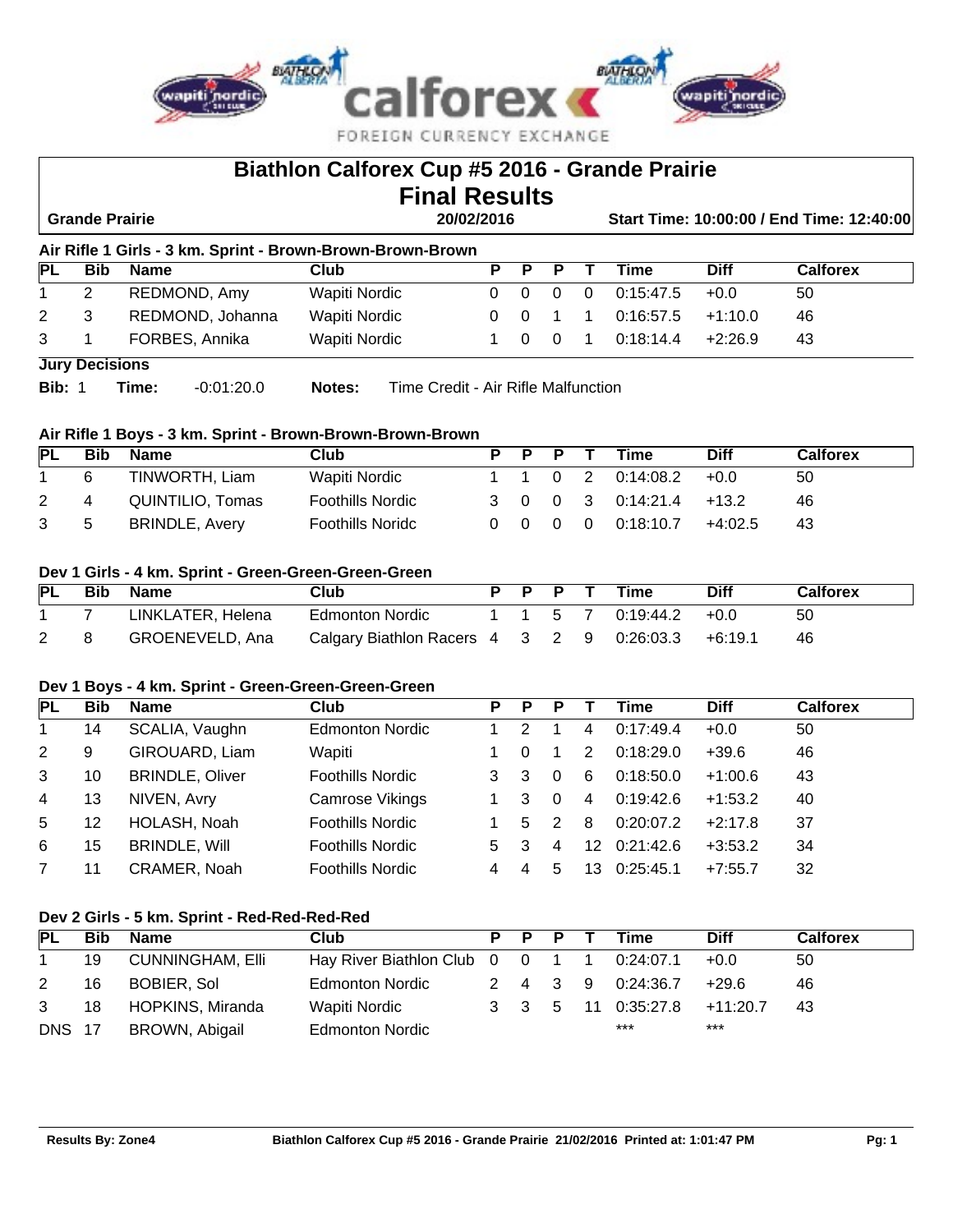# **Dev 2 Boys - 5 km. Sprint - Red-Red-Red-Red**

| PL             | <b>Bib</b>            | Name  |                         | Club                    |                                         | Р              | Р                       | Р              |                 | Time      | <b>Diff</b> | <b>Calforex</b> |
|----------------|-----------------------|-------|-------------------------|-------------------------|-----------------------------------------|----------------|-------------------------|----------------|-----------------|-----------|-------------|-----------------|
| 1              | 22                    |       | MCBRIDE, Logan          | Foothills Nordic        |                                         | 0              | 5                       | 3              | 8               | 0:20:36.5 | $+0.0$      | 50              |
| 2              | 20                    |       | LINKLATER, Callum       | <b>Edmonton Nordic</b>  |                                         | 2              | $\overline{1}$          | $\mathbf{0}$   | 3               | 0:20:56.4 | $+19.9$     | 46              |
| 3              | 21                    |       | <b>GROENEVELD, Will</b> |                         | Calgary Biathlon Racers 4               |                | $\overline{\mathbf{2}}$ | $\overline{2}$ | -8              | 0:21:59.9 | $+1:23.4$   | 43              |
| 4              | 25                    |       | WALLACE, Donovan        | Wapiti Nordic           |                                         | $\overline{4}$ | 4                       | 3              | 11              | 0:23:41.4 | $+3:04.9$   | 40              |
| 5              | 24                    |       | ROMANZIN, Garrett       |                         | Calgary Biathlon Racers 4               |                | 2                       | 2              | 8               | 0:24:17.0 | $+3:40.5$   | 37              |
| 6              | 23                    |       | MILLS, Joseph           | <b>Foothills Nordic</b> |                                         | 3              | 4                       | 5              | 12 <sup>1</sup> | 0:26:26.7 | $+5:50.2$   | 34              |
| <b>DNS 26</b>  |                       |       | BROUGH, Lyndon          | Wapiti Nordic           |                                         |                |                         |                |                 | $***$     | $***$       |                 |
|                | <b>Jury Decisions</b> |       |                         |                         |                                         |                |                         |                |                 |           |             |                 |
| <b>Bib: 23</b> |                       | Time: | 0:02:00.0               | Notes:                  | Rule 5.5.a - Missed One(1) Penalty Loop |                |                         |                |                 |           |             |                 |

## **Women - 10 km. Sprint - Yellow-Yellow-Blue-Blue-Blue**

| <b>PL</b> | – Bib | Name                   | Jlub            | $\angle$ P |  |   | Time      | <b>Diff</b> | Calforex |
|-----------|-------|------------------------|-----------------|------------|--|---|-----------|-------------|----------|
|           | 27    | <b>BURKE, Daniella</b> | Camrose Vikings |            |  | 9 | 0:54:43.2 | $+0.0$      | 50       |

#### **Men - 12.5 km. Sprint - Yellow-Yellow-Yellow-Yellow-Yellow**

|     | PL Bib Name      | Club            | P P S S T |  | Time                | <b>Diff</b> | Calforex |
|-----|------------------|-----------------|-----------|--|---------------------|-------------|----------|
| -28 | ECCLESTON, Sasha | Camrose Vikings |           |  | 1 1 2 2 6 0:49:09.7 | $+0.0$      | -50      |

# **Junior Women - 10 km. Sprint - Yellow-Yellow-Blue-Blue-Blue**

| PL | Bib | <b>Name</b>             | Club                              |  |  | Time    | <b>Diff</b> | `alforex |
|----|-----|-------------------------|-----------------------------------|--|--|---------|-------------|----------|
|    | 29  | <b>RUNNALLS, Ashley</b> | Calgary Biathlon Racers 1 2 3 2 8 |  |  | 0.47.47 | +0.0        | 50       |

#### **Youth Men - 10 km. Sprint - Yellow-Yellow-Blue-Blue-Blue**

| PL | <b>Bib</b> | Name                 | Club                              | P.          | P.             | S.             | S              |                | Time       | <b>Diff</b> | <b>Calforex</b> |
|----|------------|----------------------|-----------------------------------|-------------|----------------|----------------|----------------|----------------|------------|-------------|-----------------|
| 1  | 35         | RUNNALLS, Adam       | Calgary Biathlon Racers 1 2 1     |             |                |                | $\overline{2}$ | 6              | 0:32:52.1  | $+0.0$      | 50              |
| 2  | 33         | HULSMAN, Thomas      | <b>Foothills Nordic</b>           | 2           | $\overline{0}$ |                | $\Omega$       | 3              | 0:33:09.6  | $+17.5$     | 46              |
| 3  | 30         | <b>BERLING, Chad</b> | Calgary Biathlon Racers 1 0 1 2 4 |             |                |                |                |                | 0:34:03.2  | $+1:11.1$   | 43              |
| 4  | 34         | MANN, Taij           | <b>Edmonton Nordic</b>            | 1           | $\Omega$       | $\overline{0}$ | $\overline{1}$ | 2              | 0.34.41.4  | $+1:49.3$   | 40              |
| 5  | 32         | GOLDHAWK, Kieran     | Calgary Biathlon Racers 0 2 0     |             |                |                | $\overline{0}$ | $\overline{2}$ | 0:35:22.2  | $+2:30.1$   | 37              |
| 6  | 31         | SINGLETON, Mark      | <b>Edmonton Nordic</b>            | $3 \quad 2$ |                |                |                |                | 0:36:41.6  | $+3:49.5$   | 34              |
| 7  | 36         | LINKLATER, Wynn      | <b>Edmonton Nordic</b>            |             | -2             |                | $\mathcal{P}$  | 6              | 0.41, 03.5 | $+8:11.4$   | 32              |

#### **Youth Women - 7.5 km. Sprint - Blue-Blue-Blue-Red-Red**

|  | PL Bib Name      | Club            |  | PPSST | Time      | <b>Diff</b> | Calforex |
|--|------------------|-----------------|--|-------|-----------|-------------|----------|
|  | WICHERS, Kerstin | Camrose Vikings |  | 42.   | 0:39:21.5 | $+0.0$      | 50       |